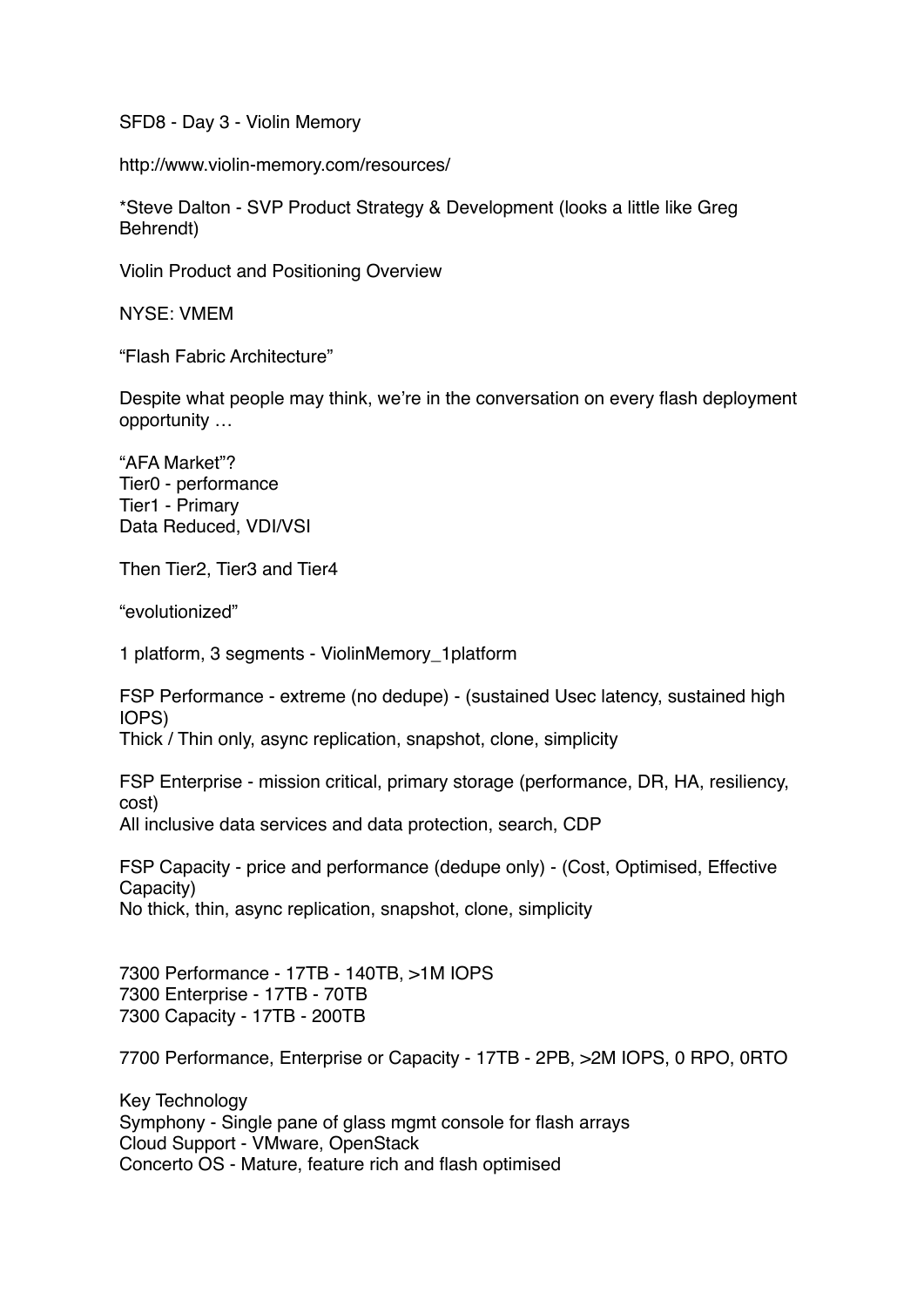Flash array - mature, purpose-built and high performance

\*Vikas Ratna, VP ATG and Product Strategy - [https://www.linkedin.com/pub/vikas](https://www.linkedin.com/pub/vikas-ratna/0/329/376)[ratna/0/329/376](https://www.linkedin.com/pub/vikas-ratna/0/329/376)

Technology Deep Dive

- Flash Array Hardware
- Concerto Software
- Aria (Platform) Software
- Symphony Software

Building blocks

- NAND Flash (Toshiba)
- VIMM (Violin Intelligent Memory Module)
- vRAID Groups

= Violin 7300 (3RU) or the Violin 7700 (Controller and shelf model)

Flash Memory Fabric (VCMs / VIMMs)

- flash and flash mgmt
- delivers high sustained backend performance, high density and high resiliency
- Array control modules
- controls flash memory fabric
- system level PCIe switching and health monitoring
- delivers high resiliency and availability
- Active/Active Flash Gateways
- Intel-based runs all SW mgmt
- PCIe connect to Flash Fabric
- Delivers all in one flash optimised enterprise features

IO Modules

- FC, 10GbE interfaces

\*James (Jim) Bowen, Technology Director System Hardware Architecture - [picture]

Modular, highly available system design redundant and parallel data paths

independent control plane

Violin Flash Fabric

- multiple paths between each VIMM and VCM

- VIMM Tree dynamically reconfigures to handle component failures and / or upgrades

Flash Fabric Architecture Multipath VIMM Fabric

- 60 Data VIMMs + 4 spare VIMMs

- triple-ported VIMMs provide multiple data paths between VIMM and VCM
- Any VCM can address any VIMM
- Each VCM manages 3 vRAID groups
- VCM Failure Protection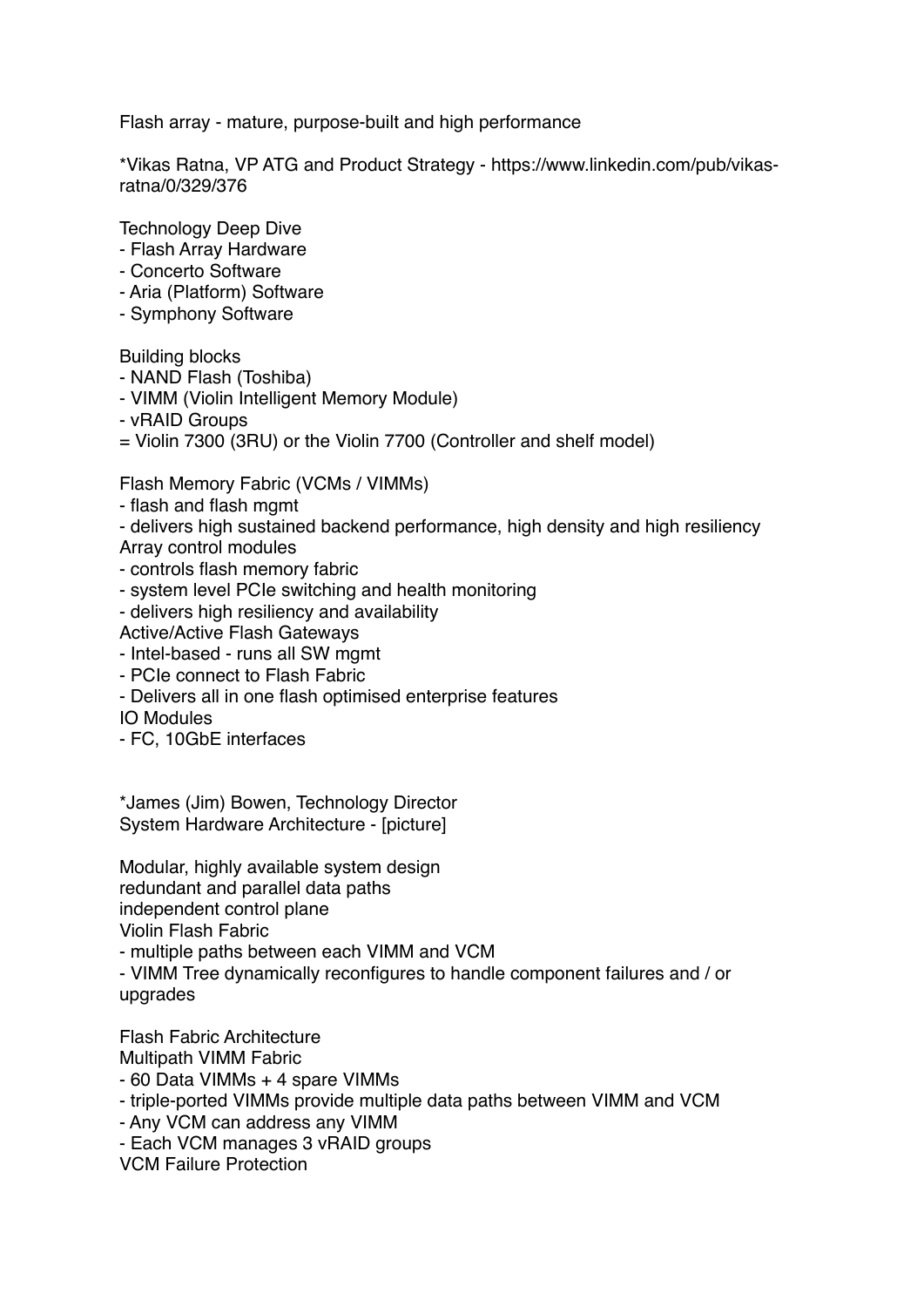- in event of VCM failure, ownership of VIMMs is transferred to another VCM

- no disruption of data access
- system will operate with 1-4 VCMs
- failover also used during VCM NDU

VIMM Failure protection

- in event of VIMM failure, available spare is allocated for immediate use

- vRAID handles rebuild of spare without manual intervention

- 4 spares can be used for any spare

Fabric can handle failure of up to 3 VCMs and 4 VIMMs, with vRAID can tolerate up to 16 VIMM failures without data loss

Performance through parallelism

- multiple HBAs connect to customer SAN

- Flash optimised driver breaks inbound IO requests of any size (4K, 8K, etc) into multiple 4K requests

- 4K IO requests are distributed across vRAID groups and VCMs

- HW vRAID controller in VCM splits each parallel 1K IOs across all VIMMs in vRAID group

- 12 vRAID groups x 5 VIMMs per RG = 60 parallel IOs

- system hw capable of 2M IOPS in 3RU

- Backend currently supports 760K sustained IOPS (100% writes); capable of 1.5M sustained IOPS

\*Chris Zhang, Technology Director

"Sustained performance matters"

Peak IOPS vs sustained IOPS

- write cliff after 20 minutes writes. 5x - 10x difference

- better sustained performance = predictable IOPS and low latency

- many factors affect sustained performance (IO load, R/W mix, SW and HW interaction, FTL, RAID algorithm, etc)

How does Violin ensure sustained IOPS and latency?

1. Intelligent GC (garbage collection) and App integration [notes in photo]

2. VCM (vRAID - optimised for Flash) [notes in photo]

vRAID vs SSD Based Array? [photo?]

Violin Read Handling

- Reads never blocked by GC or write activity

- system level orchestration enables sustained low latency for mixed workloads SSD-Based read handling

- arrays get a read in one RAID stripe and have to wait until current Write completes to read

- garbage collection also inflicts latency spikes

[Peak and Sustained Performance - numbers table photo]

VIMM Architecture [photo has more notes] Designed for flash optimised data path for storage arrays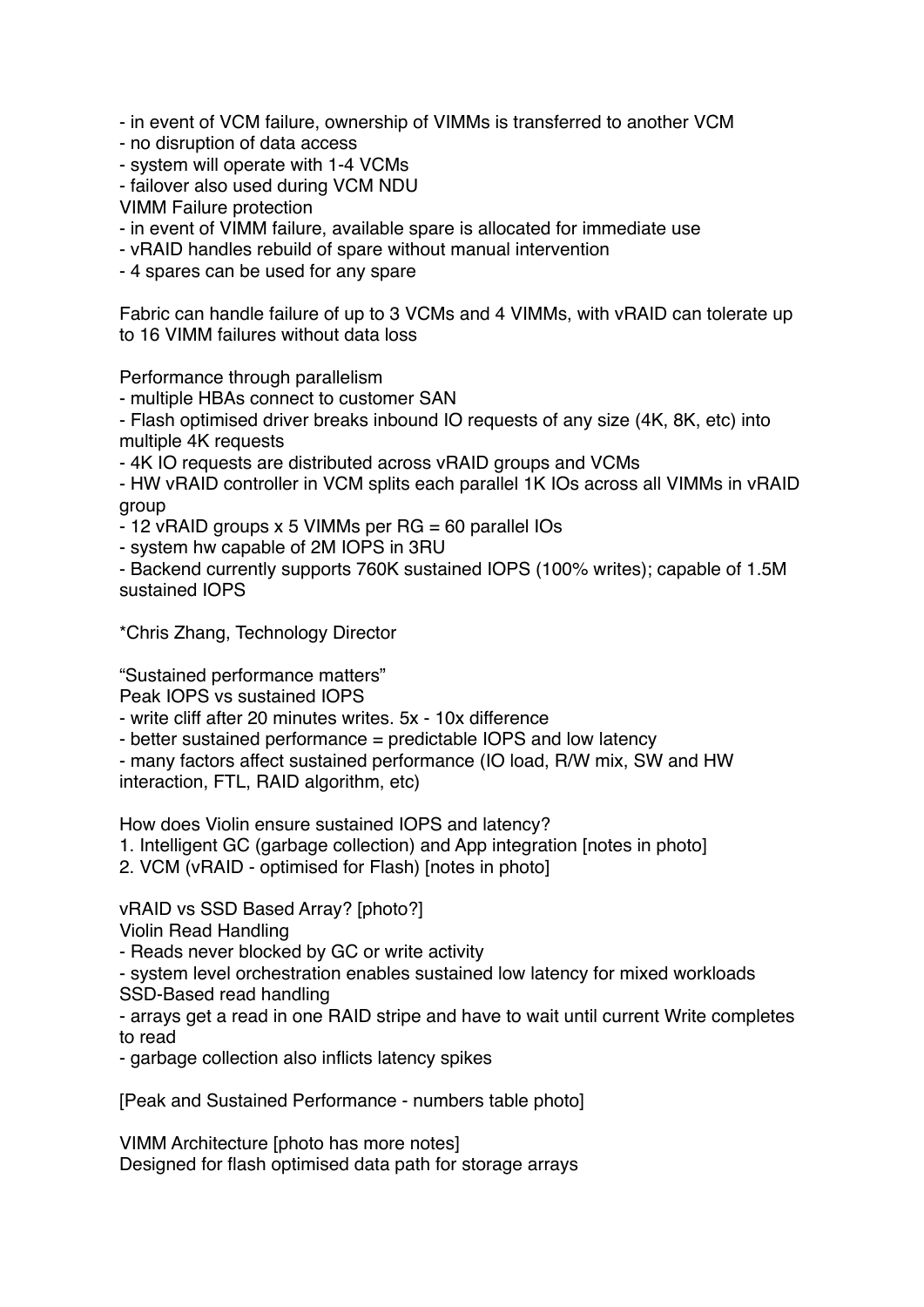Patented violin IP on Flash endurance and wear levelling Designed for high resiliency Designed for quick litho transition Hot swappable

Concerto Software Tech Details

Simplified Concerto Software Stack [photo] Full Concerto Software Stack [photo]

UI runs on HTML5

\*Tim Stoakes - Technology Director

Thick / Thin Data Path

Dedupe Modular Data Path [photo of Tim presenting]

Data Reduction Write Process - Buffering

- stage incoming IOP data in system DRAM and protect with vRAID in VIMM DRAM (no need for UPS, special NVRAM HW, etc)

- provides low and consistent latency

- reduces performance impact of sub-block and mis-aligned writes

- dedupe processing continues from DRAM, no flash reads

Data Reduction Write Process - Inline

- small fixed dedupe chunk size (smaller chunks give better dedupe ratio, no requirements to reconfigure apps)

- all in-memory chance lookup, no IO

- stub update (update the mapping of client LBA to point to existing data location, aggregated with nearby updates, IO is vRAID friendly)

Data Reduction Write Process - Unique Data

- compression (tuned for balance of compression / decompression speed and ratio)

- chunk aggregation (improved locality, no vRAID sub-stripe write, VIMM GC friendly)

- data LUN write (single large flash write of aggregated chunks)

- stub update (update the mapping of client LBA to point to new, unique data location)

Data Reduction Read Process

- data services layered on top

- read unique data location from stub LUN metadata (may not exist - thin provisioning, no secondary hash lookup required)

- many read in flight at once

\*Vikas - Concerto Software - DR Services

Replication Overview

- 2 modes: Periodic (Delta) replication and CDR

- Over IP